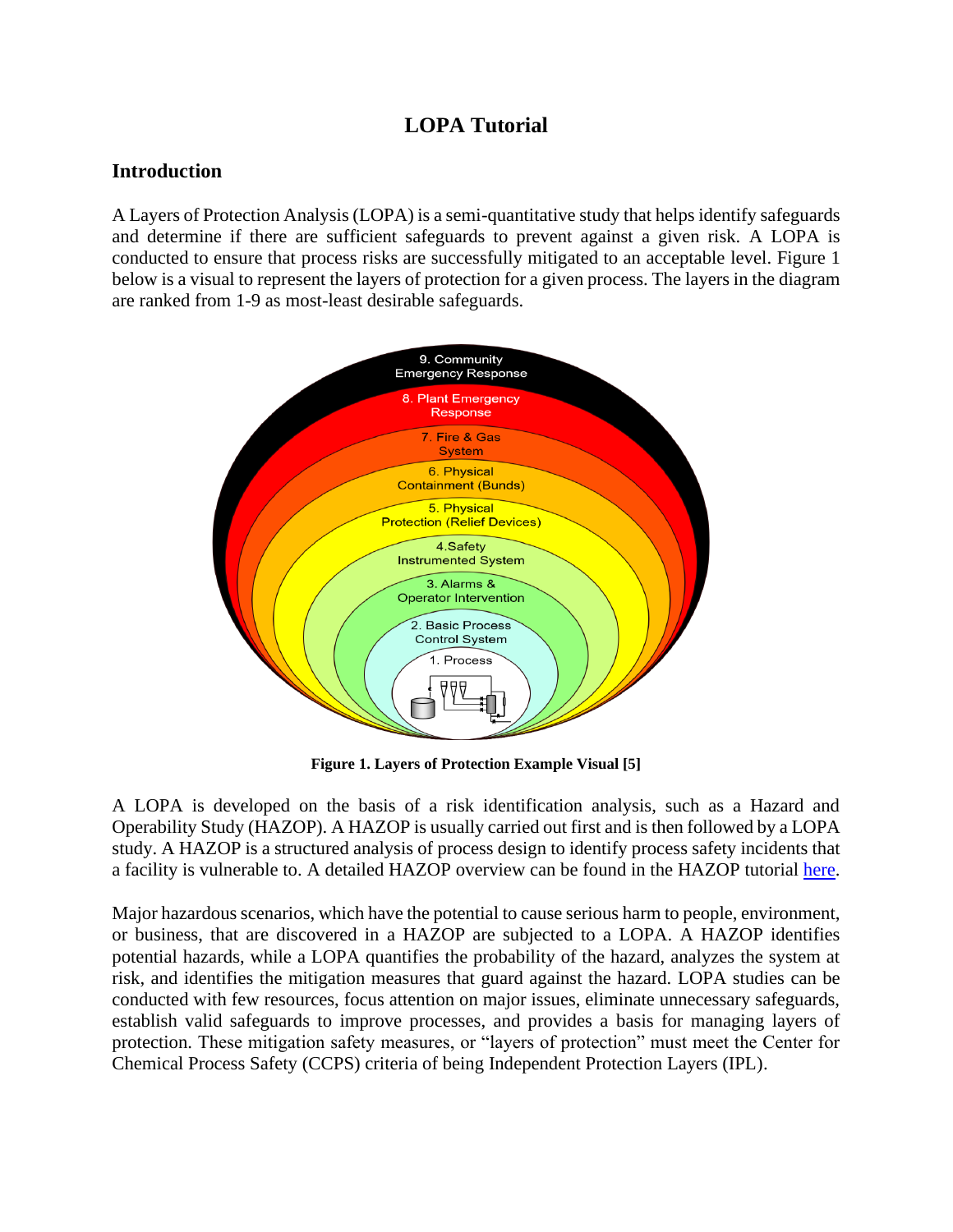## **Definitions and Relevant Information**

*Independent*- Not requiring or relying on anything else

#### *Requirements for Independent Protection Layers (IPL)*

- 1) An IPL is effective in preventing the consequence
- 2) An IPL functions independently of the initiating event of the scenario and functions independently of all other layers that are used for that same scenario
- 3) An IPL is auditable (must be capable of validation including review, testing, and documentation)

There are many different possible independent protection layers that can be used in a process. Here is a list of examples of IPLs:

- Inherently Safer Design
	- Elimination or significant reduction of certain hazards
	- Examples include reducing the quantity of material involved, changing process condition, eliminating flanges, using less hazardous material, etc.
- Basic Process Control System (BPCS)
	- First layer of protection during normal operation which is designed to maintain process within a safe operating region.
	- It avoids operator intervention as process controls are done using control system.
	- Example could be a level transmitter controlling tank level by manipulating bottom control valve.
- Alarm & Operator Intervention
	- Second level of protection which alerts operator of deviation in operating parameters.
	- Examples are high level alarm, high pressure alarm
- Safety Instrumented System (SIS)
	- Detects out of limit conditions and acts to bring the process back to a safe state
	- Examples are Independent high-level switch, excess flow valves, automatic emergency shutdown etc.
- Physical Detection Devices
	- Provide a high degree of protection against overpressure
	- Examples are relief valves, rupture disc
- Passive Devices
	- Reduces the risk by preventing undesired consequences such as widespread leakage, widespread fire, etc.
	- Dike, Blast walls, flame arrestors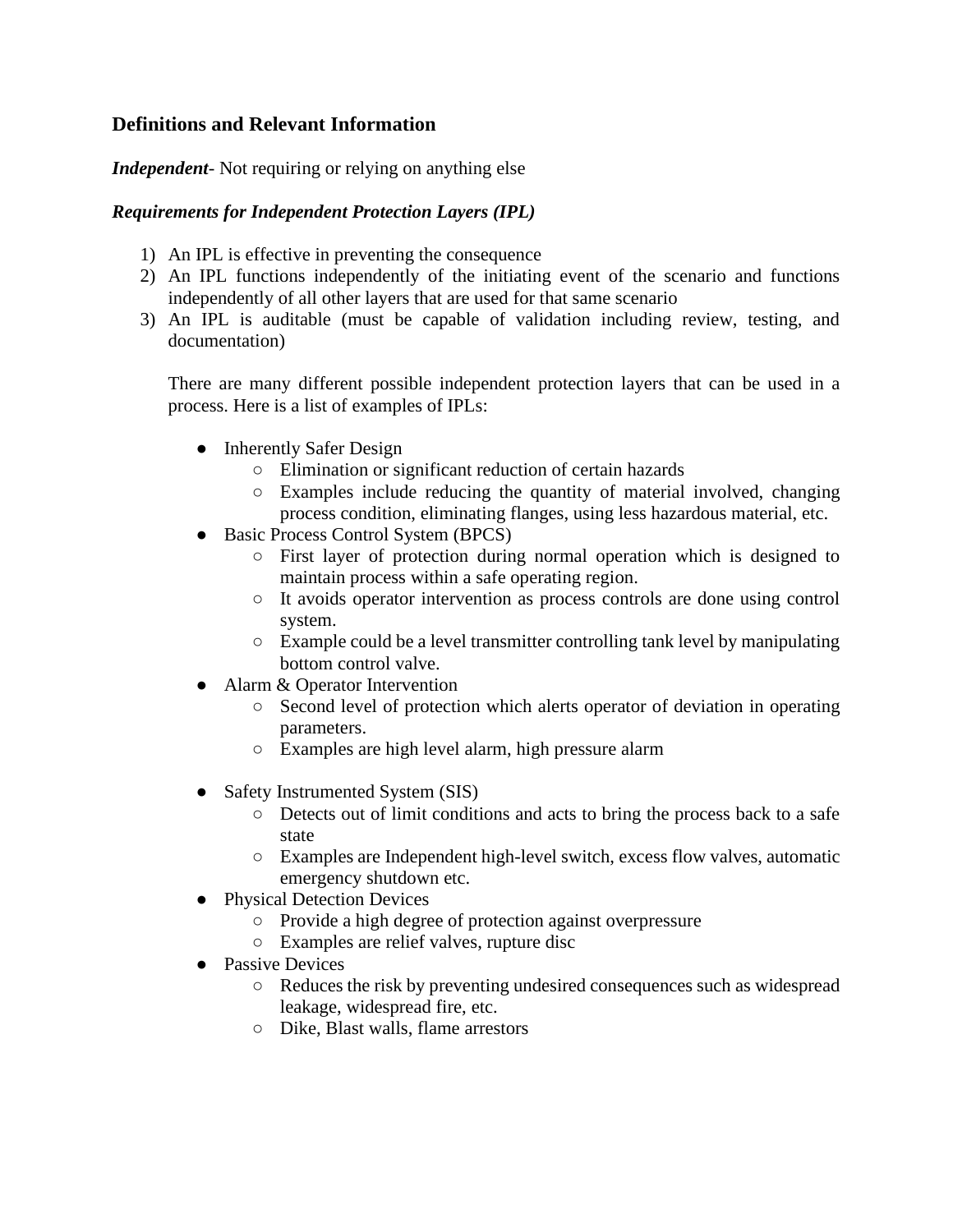There are also many actions that are not considered independent layers of protection. Some examples of are NOT considered an IPL are fire brigade, manual deluge systems, and community responses.

Figure 2 below shows an example of an Independent IPL. It can be seen that each level transmitter has its own control logic and valve. If one of the control logic fails, then only one level transmitter fails to function, and the other is unaffected. Therefore, the level transmitters are independent.

Figure 3 below shows an example of a non-Independent IPL. It can be seen that the two level transmitters share the same control logic. If the control logic fails, then both the level transmitters fail to function Therefore, the level transmitters are not independent.





**Figure 2. Example of an Independent IPL Figure 3. Example of a Non-Independent IPL**

#### *Categories of Consequences*

Potential consequences are ranked by their risk into categories 1-5. Category 1 includes the least severe consequences and category 5 includes the most severe. Consequences can put health, safety, and company finances at risk. Some consequences put safety and company finances at different levels of risk. For example, an incident could create a "category 5" consequence for safety but only a "category 3" consequence for finances. When determining the severity, consider the safety and business impacts independently and choose the highest severity.

See Tables 1 and 2 for more information on the different categories of consequence.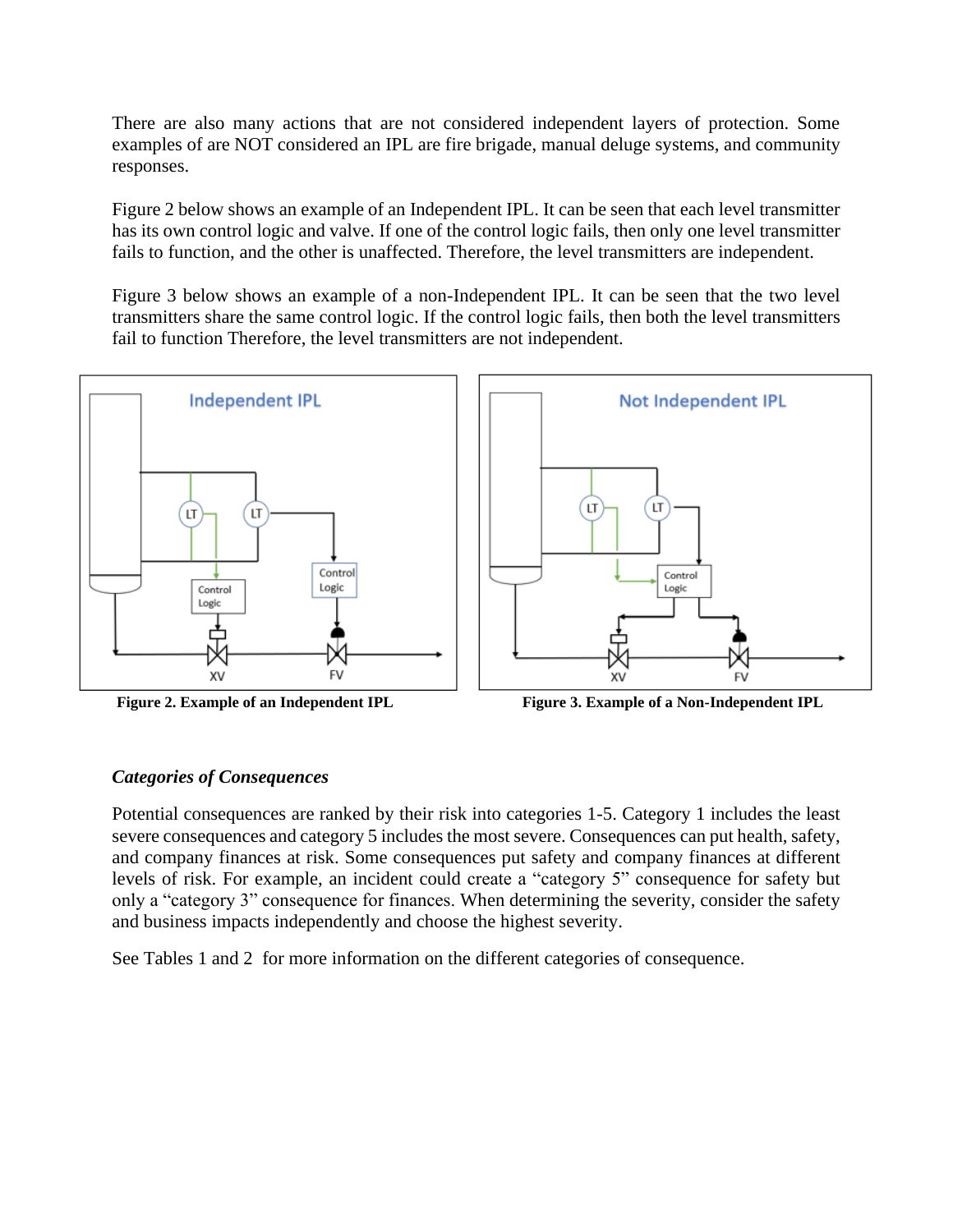|            | <b>Severity</b> | <b>Safety Impact</b>                    |
|------------|-----------------|-----------------------------------------|
| Category 1 | Slight          | <b>First Aid Treatment</b><br>Case      |
| Category 2 | Minor           | Minor Injury: Day<br>Away from Work     |
| Category 3 | Severe          | Serious Injury:<br><b>Hospital Stay</b> |
| Category 4 | Major           | Single Fatality                         |
| Category 5 | Catastrophic    | <b>Multiple Fatalities</b>              |

**Table 1. Categories Based on Safety Impact Table 2. Categories Based on Business Impact** 

|  |  |  |  | Table 2. Categories Based on Business Impact |  |
|--|--|--|--|----------------------------------------------|--|
|--|--|--|--|----------------------------------------------|--|

|            | <b>Severity</b> | <b>Business Impact</b>    |
|------------|-----------------|---------------------------|
| Category 1 | Slight          | $$0 - 100,000$            |
| Category 2 | Minor           | $$100,000$ -<br>1 million |
| Category 3 | Severe          | $$1 - 10$ million         |
| Category 4 | Major           | \$10 - 100 million        |
| Category 5 | Catastrophic    | $> $100$ million          |

LOPA studies generally address approximately 5% of the significant risks issues. Most companies develop limits for LOPA studies, often focusing on major consequences of category 4 or 5 and accidents with fatalities. Most accidents occur during startup and shut down, consequently, a LOPA is often focused on consequences from incidents involving startup and shut down of equipment.

## *Frequency of Initiating Event (FOIE*)

FOIE describes how often the initiating event, which is the failure that causes the given consequence, will occur. Initiating events can passive or active. Initiating events could be a natural phenomenon, control system failure, human error, etc. Probabilities of a given initiating event occurring can be found in Appendix A. When human error is deemed the initiating event, please follow the steps here:

1. Find the opportunity rate (the number of times that an activity is carried out by human annually)

2. Find human error probability (HEP). This represents probability of human mistakes in a given

opportunity. The value is normally taken as  $10^{-2}/$ Opportunity

FOIE= Opportunities/year x HEP

## *Probability of Failure of IPL on demand (PFD)*

PFD describes how often the protection layer will fail. Probabilities that a given layer will fail can be found in Appendix B.

## *Mitigated consequence frequency (MCF)*

MCF describes how often an initiating event will occur and the IPL will fail. MCF is the frequency that a given consequence (see examples in Table 1) will occur. MCF is calculated by the given formula:

$$
MCF = PFD \times FOIE
$$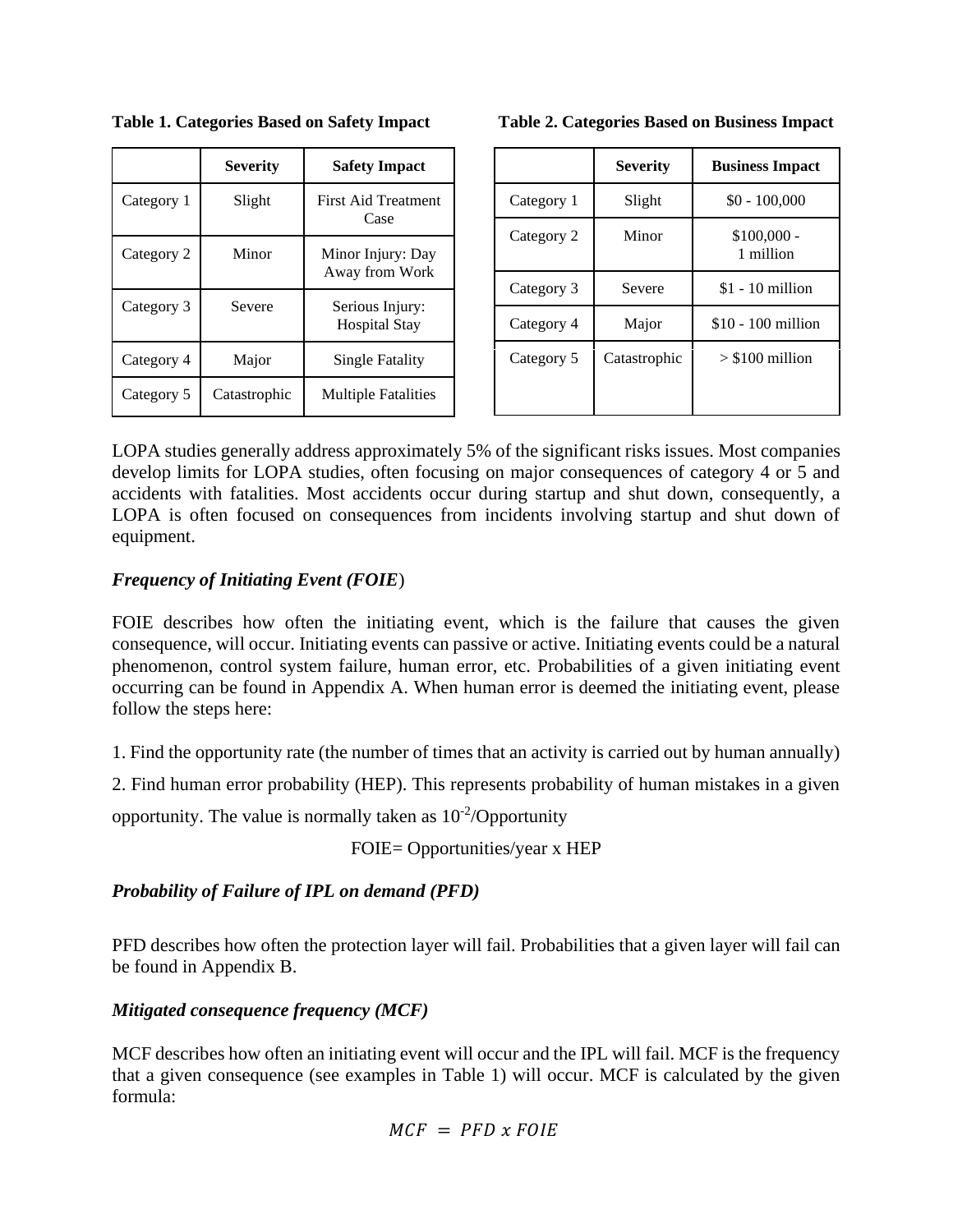## **LOPA Process**

The following method can be used for conducting a LOPA for any given system that possesses potential hazards:

- 1) Identify a single consequence to a potential process safety hazard
- 2) Identify an accident scenario and cause associated with the consequence
- 3) Identify the initiating event for the scenario and estimate the frequency of initiating event (FOIE).
- 4) Identify the independent protection layers that are available for this particular consequence and estimate the probability of failure on demand (PFD) for each protection layer
- 5) Combine the frequency of initiating event (FOIE) with the probability of failure (PFD) of the independent protection layer (IPL) to determine the mitigated consequence frequency (MCF) for the given initiating event
- 6) Plot the consequence frequency vs consequence severity to estimate the level of risk as seen below in Table 2. Each point will fit somewhere on this risk matrix.

| Category 5 |                                                                                        |                                                                                                   |                                                                                            |                                                                                         |                                                                                   |
|------------|----------------------------------------------------------------------------------------|---------------------------------------------------------------------------------------------------|--------------------------------------------------------------------------------------------|-----------------------------------------------------------------------------------------|-----------------------------------------------------------------------------------|
| Category 4 |                                                                                        |                                                                                                   |                                                                                            |                                                                                         |                                                                                   |
| Category 3 |                                                                                        |                                                                                                   |                                                                                            |                                                                                         |                                                                                   |
| Category 2 |                                                                                        |                                                                                                   |                                                                                            |                                                                                         |                                                                                   |
| Category 1 |                                                                                        |                                                                                                   |                                                                                            |                                                                                         |                                                                                   |
|            | Rare:<br>1 consequence<br>every 10,000<br>years<br>$(MCF \leq$<br>$0.0001/\text{year}$ | Unlikely:<br>1 consequence<br>every 1000<br>years<br>$(MCF =$<br>$0.001$ /year -<br>$0.01$ /year) | Possible:<br>1 consequence<br>every100 years<br>$(MCF =$<br>$0.01$ /year -<br>$0.1$ /year) | Probable:<br>1 consequence<br>every 10 years<br>$(MCF =$<br>$0.1$ /year -<br>$1$ /year) | Highly<br>Probably:<br>1 consequence<br>every 1 year<br>$(MCF \geq$<br>$1$ /year) |

**Table 2. Risk Matrix** 

 $Risk = MCF \times Severity$ 



7) Compare risk found in step 6 to an acceptable level of risk and evaluate if additional IPLs are necessary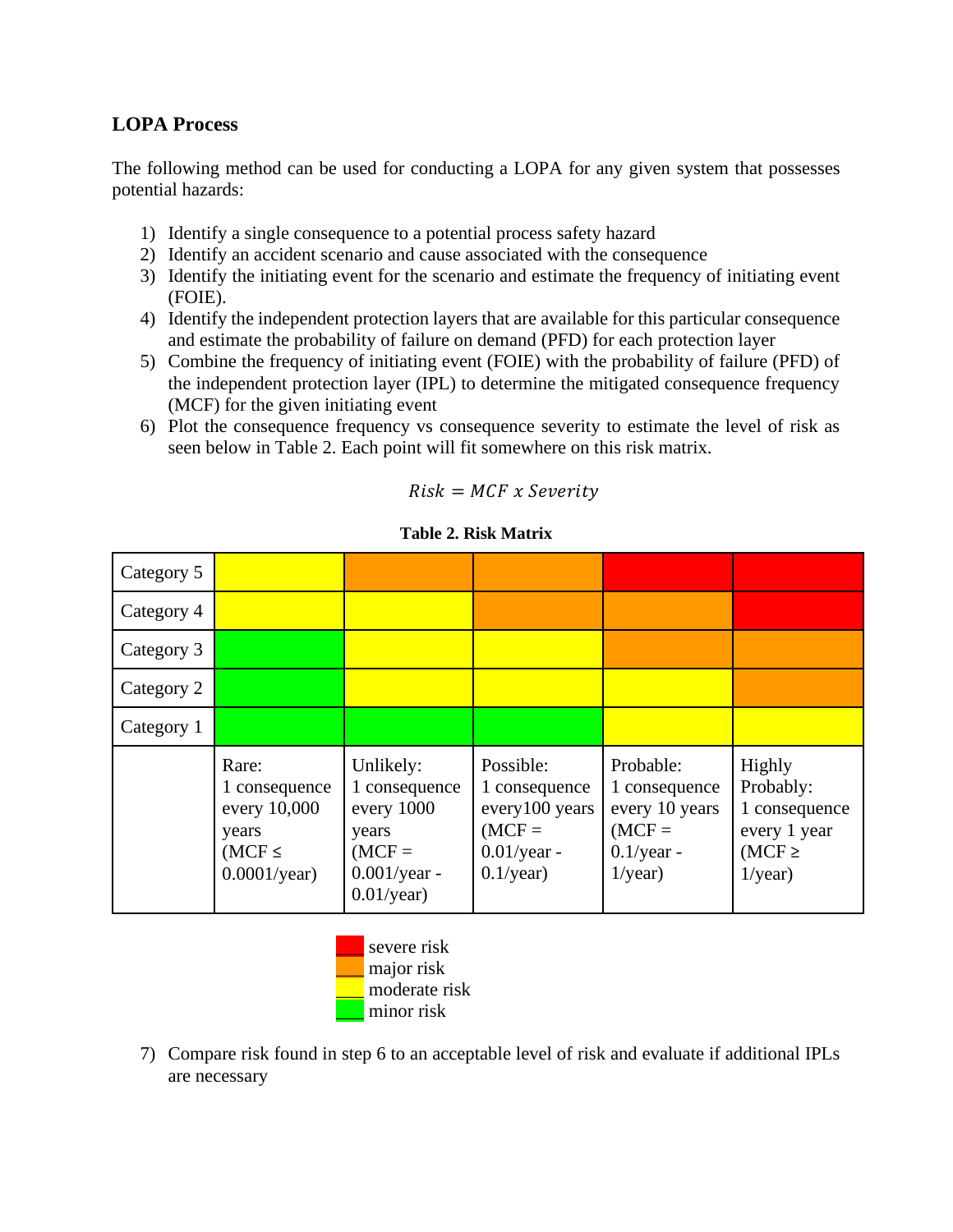While you are completing a LOPA, please consider the following:

- 1. All the IPLs are maintained and working properly
- 2. Number of injuries/fatalities/economic loss as per CSB report
- 3. An initiating event cannot be taken as an IPL
- 4. If there are multiple IPLs in the system, then PFD of system will be product of each independent IPL PFD

$$
PFD = PFD_1 * PFD_2 * PFD_3
$$

5. If there are no IPLs present, the PFD value is 1.

## **Example Using Explosion at Caribbean Petroleum Company (CAPECO)**

In the CAPECO explosion, the main gasoline storage tank was full, so an additional shipment of gasoline had to be stored in four smaller tanks using a highly manual process. One of the tanks had a broken level transmitter so fill time was manually calculated, and unfortunately overestimated. The tank overfilled and created a gasoline vapor plume, which found a spark and rapidly exploded. Watch the video here:<https://www.youtube.com/watch?v=41QMaJqxqIo> and view the incident report here:<https://www.csb.gov/file.aspx?DocumentId=5965>

Before completing a LOPA for this example, a HAZOP was completed to expose potential hazards in CAPECO's facilities. You can view the completed interactive HAZOP worksheet for this scenario [here.](http://umich.edu/~safeche/table.html)

After determining the main hazards in the system, a LOPA can be conducted as follows:

- 1) Identify a single consequence to a potential process safety hazard *At CAPECO, the potential process safety hazard was the inaccurate filling of gasoline storage tanks. The consequence was overfilling of flammable gasoline which could lead to fire.*
- 2) Identify an accident scenario and cause associated with the consequence *The storage tank could overflow due to operator error and lead to a fire.*
- 3) Identify the initiating event for the scenario and estimate the frequency of initiating event (FOIE).

*The initiating event would be manual operation leading to an operator error. Let's assume number of opportunities to be 100/year. According to Appendix A, the frequency of operator error is 1x10-2* .

FOIE = 
$$
1x10^{-2}
$$
 x  $100 = 1$ /year

4) Identify the protection layers that are available for this particular consequence and estimate the probability of failure on demand (PFD) for each protection layer *PFD values can be found in Appendix B. In this example, only a single layer of protection was available: a dike, which reduces the frequency of large consequences of a tank overfill or spill.* 

$$
PFD
$$
 (Dike) =  $1x10^{-2}$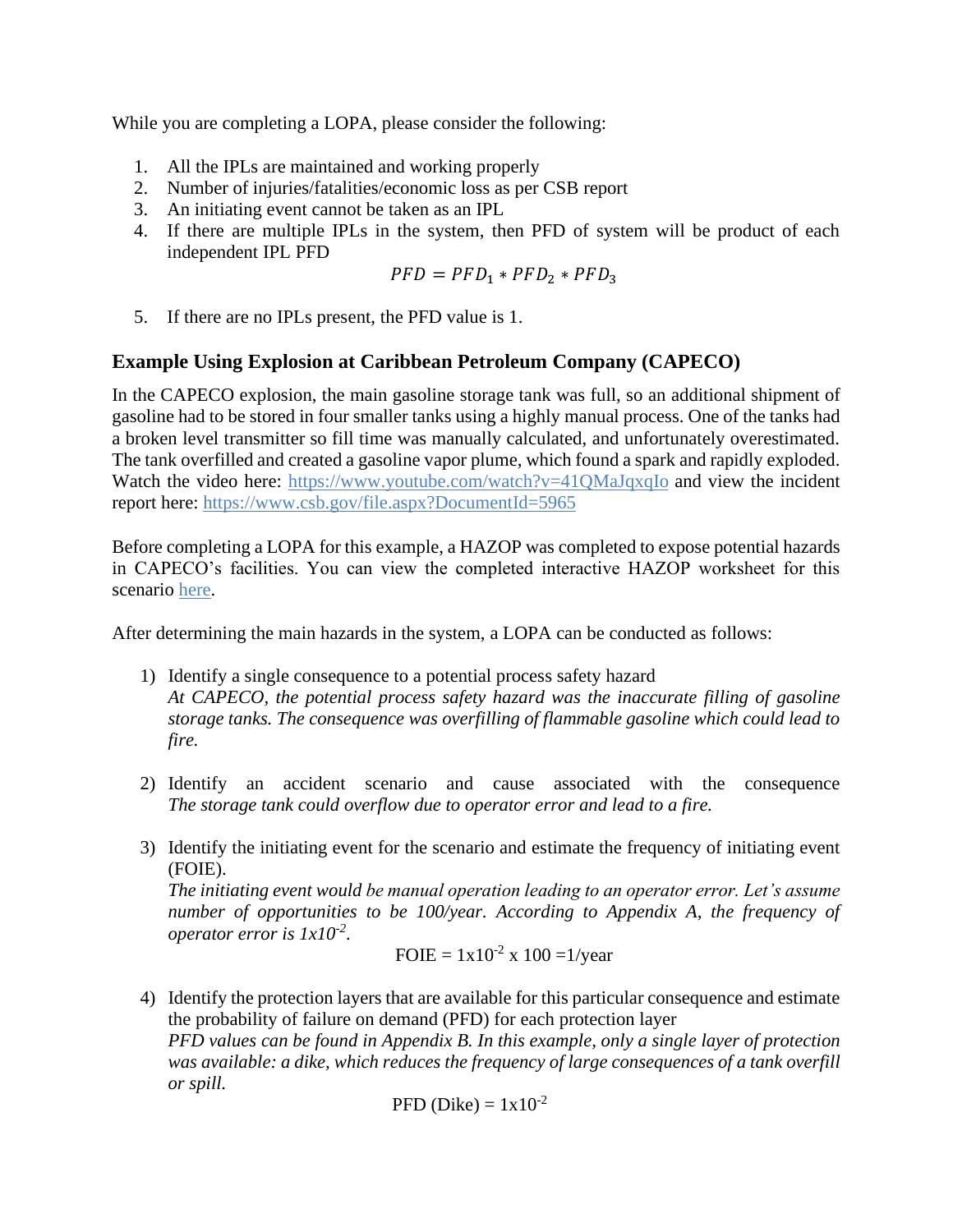5) Combine the frequency of initiating event (FOIE) with the probability of failure (PFD) of the independent protection layer (IPL) to determine the mitigated consequence frequency (MCF) for the given initiating event

> $MCF = FOIE \times PFD (Dike)$  $MCF = (1) x (1x10^{-2}) = 1x10^{-2} /year$

6) Plot the consequence frequency vs consequence severity to estimate the level of risk as seen in Table 2. Each point will fit somewhere on this risk matrix.

An MCF of  $1.0x10^{-2}/year$  would mean there is 1 event every 100 years, which falls under *the label of "Possible".*

*In the CAPECO incident, there were no fatalities, but there were minor injuries (CSB report, page 31) corresponding to "Category 2" based on Table 1. The business impact was estimated to be more than \$500 million, which corresponds to "Category 5". So, the severity category will be taken as the higher of the two, which is "Category 5".*

*Using the risk matrix in Table 2 above, an "possible" event of "Category 5" falls into an orange box, which corresponds to a major risk.* 

7) Compare risk found in step 6 to an acceptable level of risk and evaluate if additional IPLs are necessary

*In this case, a major risk would NOT be acceptable. The layer of protection provided by installing a dike would not be adequate to prevent a major disaster.* 

*Since the risk is too high, additional layers of protection are needed. By adding more layers of protection, the MCF can be decreased which can lead to a different location in the risk matrix. In this case, additional layers of protection could decrease the risk of this event to "moderate", which is more acceptable than "major".* 

*To do this, iterate back through steps 1-6, but using additional layers and PFD values. Then evaluate again until the risk is at an acceptable level.*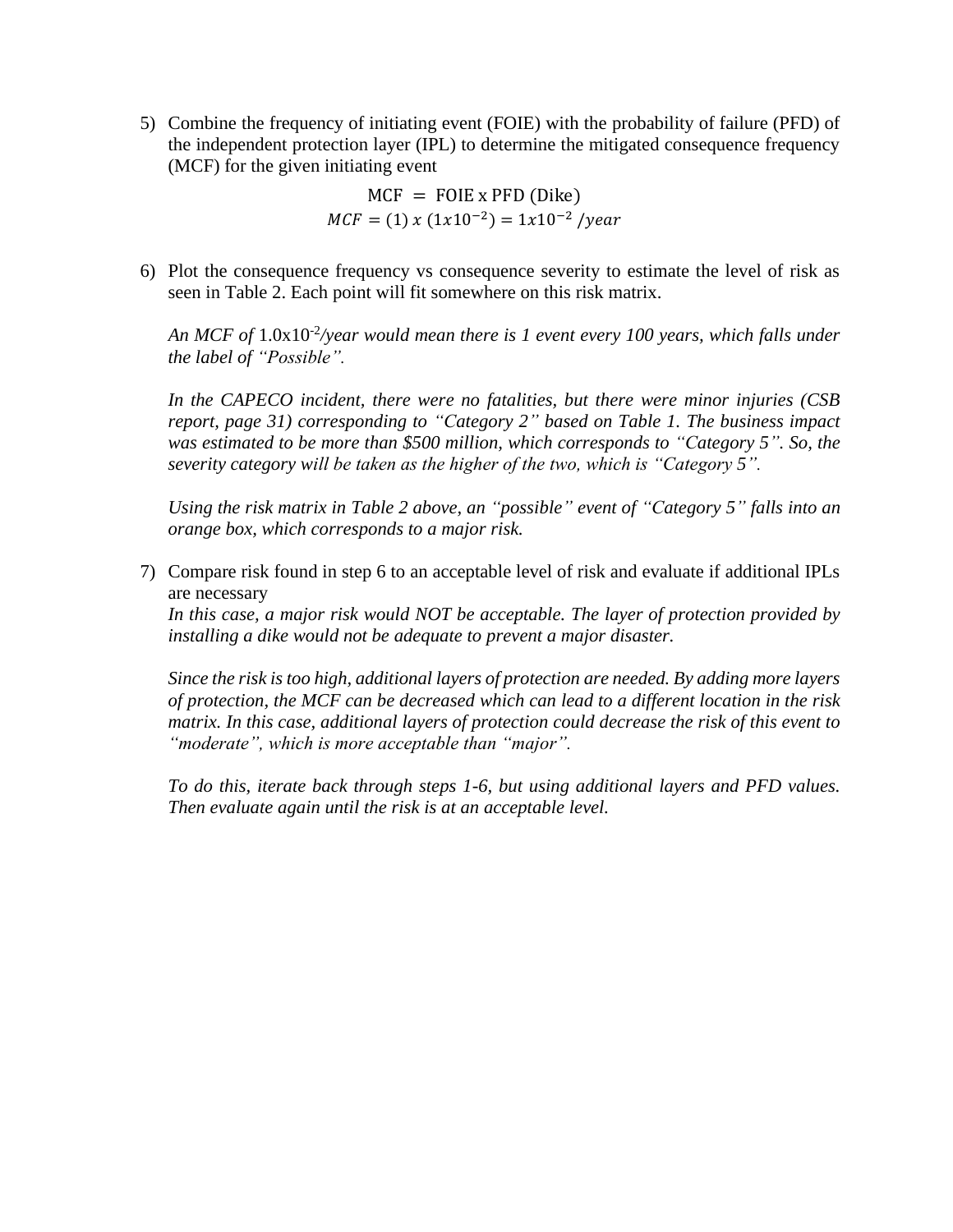To carry out a LOPA study in the safety modules, a table format will be used. A LOPA table for the CAPECO explosion is filled out for your reference based on the discussion above. Consider that the facility can only accept a moderate risk.

| <b>LOPA Study for CAPECO Explosion</b>                           |                                          |                                                                        |  |
|------------------------------------------------------------------|------------------------------------------|------------------------------------------------------------------------|--|
| <b>Initiating Event</b>                                          | Cause:                                   | Operator error leading to miscalculated fill<br>time                   |  |
|                                                                  | Consequence:                             | Gasoline tank overfill leading to vapor cloud<br>explosion             |  |
|                                                                  | FOIE:                                    | $10^{-2}$ x $100=1.0$ /year                                            |  |
| IPL(s)                                                           | Description of $IPL_1$ , $IPL_2$ ,       | Physical Containment (Dike)                                            |  |
|                                                                  | $PFD = PFD_1 x PFD_2 x $                 | $10^{-2}$                                                              |  |
| <b>MCF</b>                                                       | $MCF = FOIE \times PFD$                  | $1.0 \times 10^{-2}$ /year                                             |  |
|                                                                  | Category of MCF:                         | Possible                                                               |  |
| Severity                                                         | Impact:                                  | Business loss of more than \$500 million                               |  |
|                                                                  | Category:                                | 5                                                                      |  |
|                                                                  | Type of risk:                            | Major                                                                  |  |
| <b>Risk</b>                                                      | Acceptable / Unacceptable?               | Unacceptable                                                           |  |
| If risk calculated above is unacceptable, please continue below: |                                          |                                                                        |  |
| Proposed IPL(s)<br>$(P-IPL(s))$                                  | Description of $P-IPL_1$ , $P-IPL_2$ , : | Independent High-level alarm, Tank Overfill<br>Protection System (SIS) |  |
|                                                                  | $P-PPD = P-PPD_1$ x $P-PPD_2$ x          | $10^{-1}$ x $10^{-1}$ = $10^{-2}$                                      |  |
|                                                                  | $MCF = FOIE$ x PFD x P-PFD               | $1.0 \times 10^{-2}$ /year $x10^{-2} = 1.0x10^{-4}$ / year             |  |
| <b>MCF</b>                                                       | Category of MCF:                         | Rare                                                                   |  |
|                                                                  | Type of risk:                            | Moderate                                                               |  |
| <b>Risk</b>                                                      | Acceptable / Unacceptable?               | Acceptable                                                             |  |

It is important to note that sometimes seemingly sufficient IPLs will not be able to prevent a disaster. LOPA studies assume that equipment is well-maintained, and operators are wellprepared to complete their jobs effectively. If equipment is faulty and multiple layers of protection fail at once, unexpected incidents can still occur. While multiple layers of protection can usually prevent disasters, it is important to remember that some risks can still go undetected if process safety is not prioritized.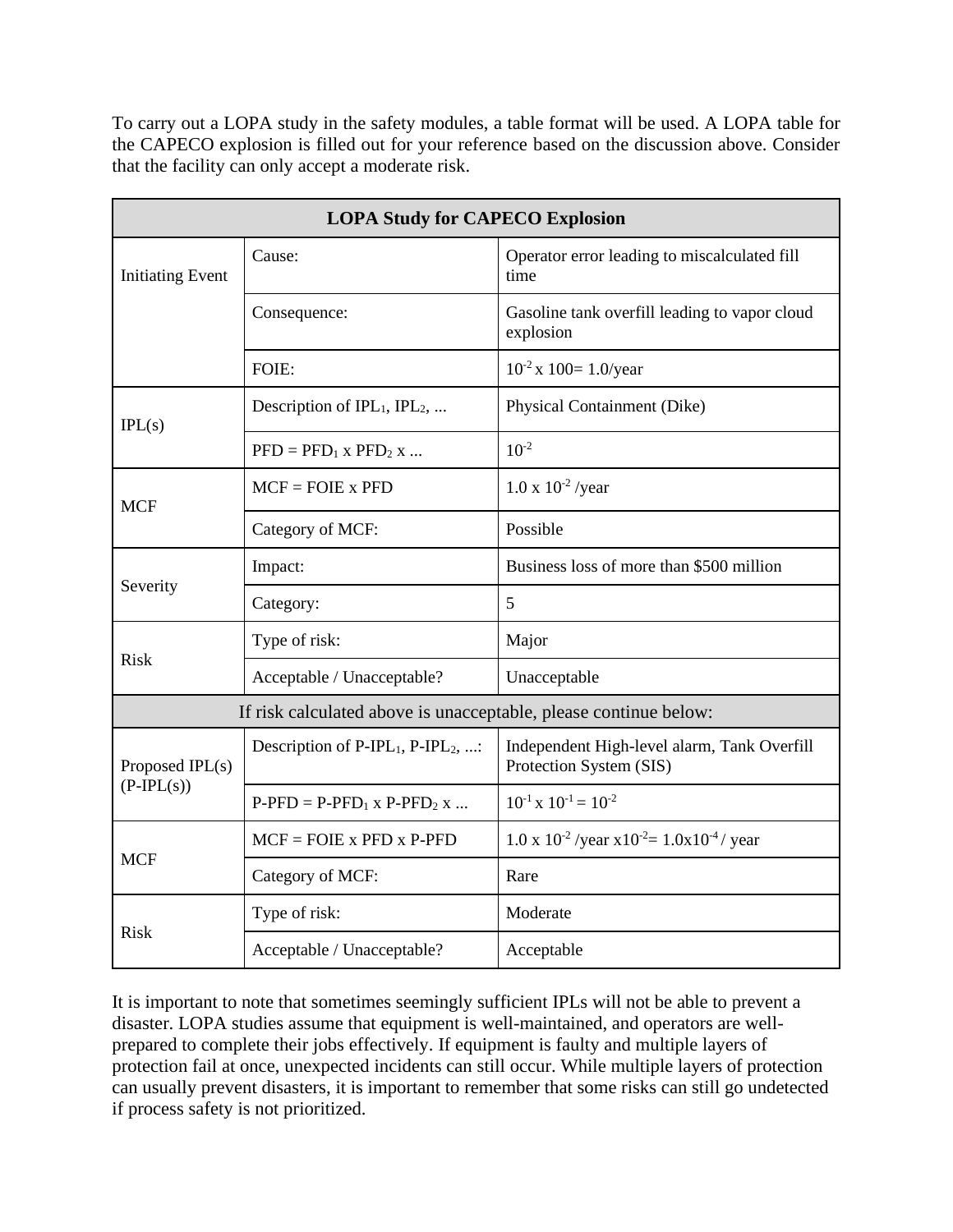| <b>Initiating Event</b>                                        | <b>FOIE Value (per Year)</b> |
|----------------------------------------------------------------|------------------------------|
| Pressure vessel residual failure                               | $10^{-6}$                    |
| Piping leak (10% section)                                      | $10^{-3}$                    |
| Atmospheric tank failure                                       | $10^{-3}$                    |
| Third-party intervention (e.g. external impact by<br>vehicle)  | $10^{-2}$                    |
| Safety valve opens unexpectedly                                | $10^{-2}$                    |
| Cooling water failure                                          | $10^{-1}$                    |
| Pump seal failure                                              | $10^{-1}$                    |
| Corrosion of tanks or equipment                                | $10^{-2}$                    |
| Basic process control system (BPCS) instrument<br>loop failure | $10^{-1}$                    |
| <b>External</b> fire                                           | $10^{-1}$                    |
| Operator failure                                               | $10^{-2}/\text{opportunity}$ |

# **Appendix A: Frequency of Initiating Event (FOIE) Values [1],[8]**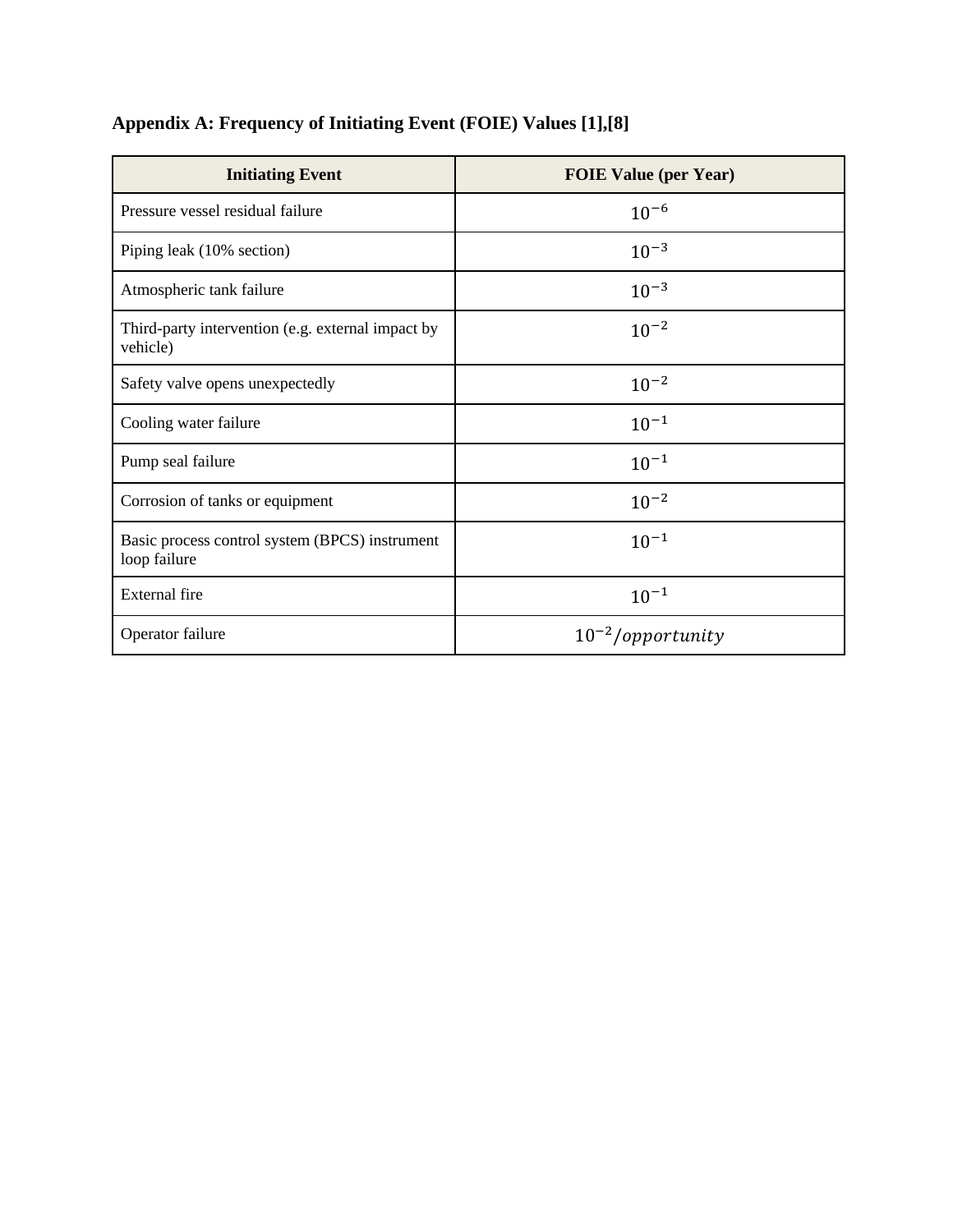| <b>IPL</b>                                | <b>Comments and Definitions</b>                                                                                                                   | <b>PFD Value</b> |
|-------------------------------------------|---------------------------------------------------------------------------------------------------------------------------------------------------|------------------|
| Dike                                      | Reduces the frequency of large consequences of a tank<br>overfill, rupture, spill, etc.                                                           | $10^{-2}$        |
| Underground draining<br>system            | Reduces the frequency of large consequences of a tank<br>overfill, rupture, spill, etc.                                                           | $10^{-2}$        |
| Open vent                                 | Prevents overpressure                                                                                                                             | $10^{-2}$        |
| Motors, Fans, Blowers                     | Can be used to reduce concentration of dusts by exhausting<br>air out of a system (e.g. dust collection system)                                   | $10^{-2}$        |
| Fireproofing                              | Reduces rate of heat input and provides additional time for<br>depressurizing, firefighting, etc.                                                 | $10^{-2}$        |
| Blast wall or bunker                      | Reduces the frequency of large consequences of an<br>explosion by confining blast and by protecting equipment,<br>buildings, etc.                 | $10^{-3}$        |
| Single Check Valve/ Slide<br>Valve        | Reduces the frequency of reverse flow by allowing flow in<br>only one direction                                                                   | $10^{-1}$        |
| Dual Check Valve/ Slide<br>Valve          | More efficient than single check valve in reducing<br>frequency of reverse flow                                                                   | $10^{-2}$        |
| Inherently safer design                   | If properly implemented, can eliminate scenarios, or<br>significantly reduce the consequences associated with a<br>scenario                       | $10^{-2}$        |
| Flame or detonation<br>arrestors          | If properly designed, installed, and maintained, can<br>eliminate the potential for flashback through a piping<br>system or into a vessel or tank | $10^{-2}$        |
| Relief Valve/Rupture Disk                 | Prevents system from exceeding specified overpressure.                                                                                            | $10^{-2}$        |
| Alarms                                    | Alarms can be programmed to alert the operator to take an<br>action                                                                               | $10^{-1}$        |
| Basic process control<br>system (BPCS)    | Can be credited as an IPL if not associated with the<br>initiating event being considered.                                                        | $10^{-1}$        |
| Safety Instrumented System<br>(SIS)       | SIS does not depend upon any operator interaction and<br>works automatically to bring system to a safe state during<br>an undesired event         | $10^{-1}$        |
| <b>Manual Emergency</b><br>Shutdown (ESD) | Manual activation of button to shut down entire process                                                                                           | 0.4              |

## **Appendix B: Probability of Failure on Demand (PFD) Values [1],[8]**